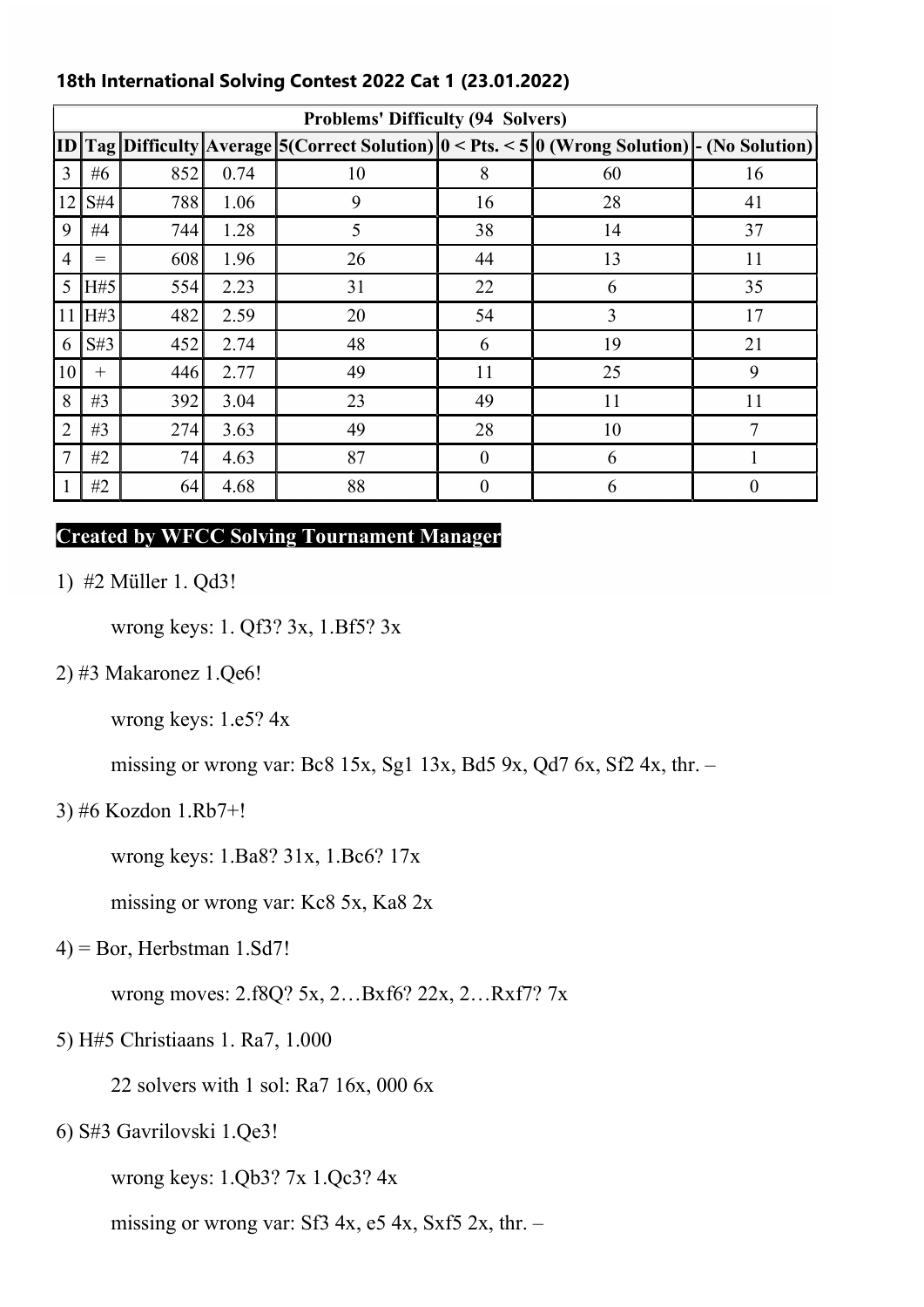7) #2 Bruch 1.Sf6!

wrong keys: 1.Sb4? 3x, 1.Se7? 2x, 1.Sd4? 1x

8) #3 Duras 1.Bc1!

wrong keys: 1.Qa2? 6x

missing or wrong var: c4 24x, Rf5 24x, Bf6 22x, Sf4 13x, Sf7 12x, b5 6x, d2 3x, thr. 3x

9) #4 Makaronez, Nagnibida 1. Qf1!

wrong keys: 1.Bc1? 4x, 1.Kh2? 3x

missing or wrong var: Bd6 31x, 2..cxd5 28x,  $Sf \sim 19x$ , Ra8 16x, thr. 1x

 $10$ ) + Korolkov 1.e5!

wrong moves: 1.Ra3? 3x, 2.Kb3? 17x, 2…Kg3 4x, 2…Kg2? 3x

11) H#3 Fomichev 1.Se6 1.Se8 1.Kf6

20 solvers with 3 sol,

31 solver with 2 sol Kf6/Se8 13x, Se6/Se8 12x, Kf6/Se6 6x

23 solvers with 1 sol. Kf6 9x, Se6 9x, Se8 5x

all solutions with Se8 50x, Kf6 48x, with Se6 47x

12) S#4 Loßin 1.Ra5!

wrong keys: 1.Sf6? 10x 1.Rd5? 6x

missing or wrong var: Sf1 15x, dxc3 3x, Bb4 2x, thr. -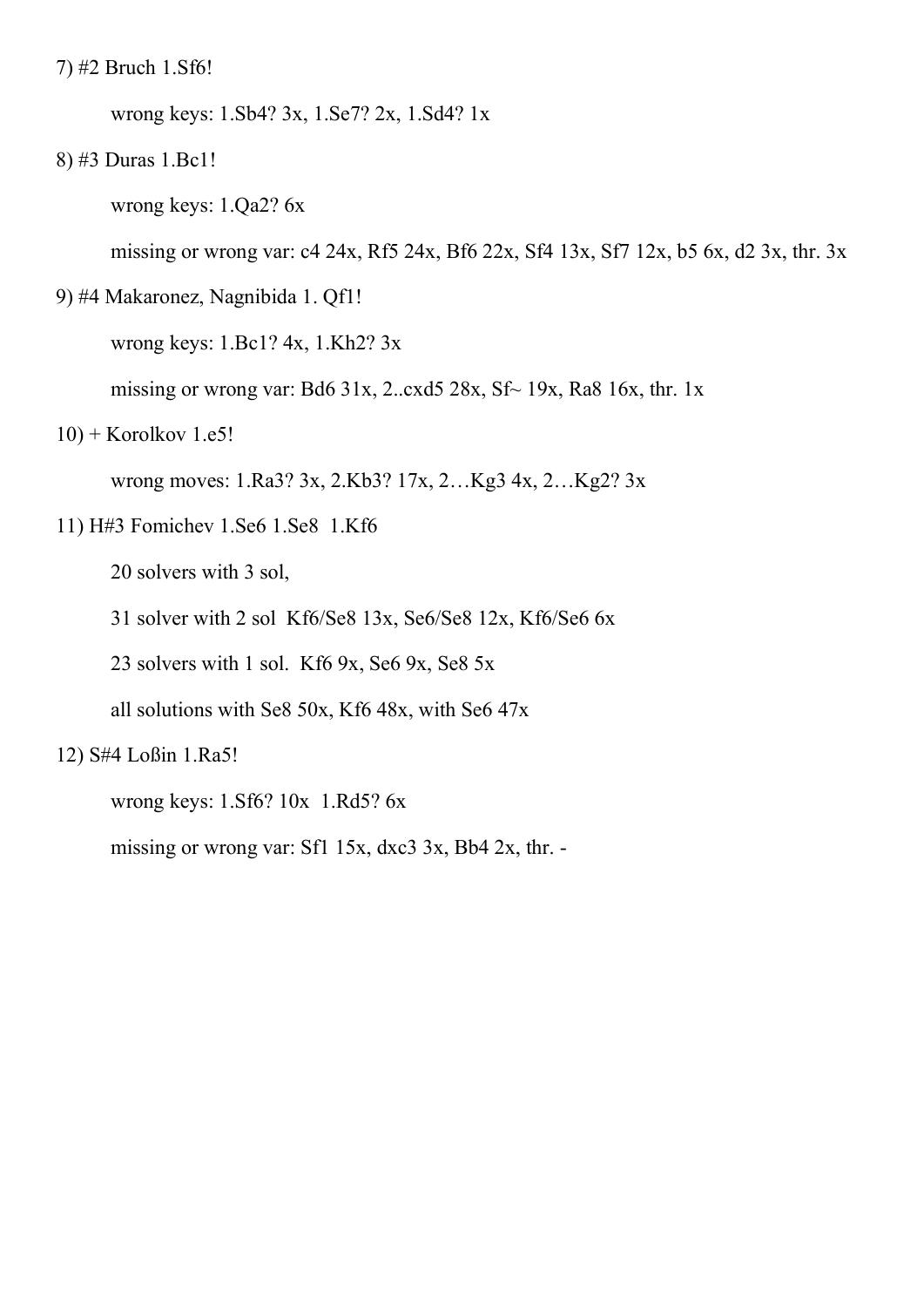| <b>Problems' Difficulty (166 Solvers)</b> |        |     |      |                                                                                                                      |                  |     |    |
|-------------------------------------------|--------|-----|------|----------------------------------------------------------------------------------------------------------------------|------------------|-----|----|
|                                           |        |     |      | ID $\text{Tag}$ Difficulty Average $5$ (Correct Solution) $0 <$ Pts. $< 5$ $0$ (Wrong Solution) $\mid$ (No Solution) |                  |     |    |
| 11                                        | $=$    | 904 | 0.48 | $\overline{2}$                                                                                                       | 44               | 42  | 78 |
| 10                                        | #6     | 856 | 0.72 | 24                                                                                                                   | $\theta$         | 45  | 97 |
| 9                                         | #3     | 848 | 0.76 | 14                                                                                                                   | 22               | 60  | 70 |
| 4                                         | #7     | 844 | 0.78 | 26                                                                                                                   | $\theta$         | 58  | 82 |
| 12                                        | S#2    | 800 | 1.00 | 13                                                                                                                   | 32               | 43  | 78 |
| 6                                         | H#2    | 784 | 1.08 | 21                                                                                                                   | 32               | 31  | 82 |
| 5                                         | $^{+}$ | 780 | 1.10 | 31                                                                                                                   | 11               | 63  | 61 |
| $\overline{7}$                            | #2     | 740 | 1.30 | 43                                                                                                                   | $\theta$         | 107 | 16 |
| 8                                         | #3     | 696 | 1.52 | 46                                                                                                                   | 10               | 69  | 41 |
|                                           | #2     | 650 | 1.75 | 58                                                                                                                   | $\theta$         | 100 | 8  |
| 3                                         | #3     | 628 | 1.86 | 36                                                                                                                   | 41               | 71  | 18 |
| $\overline{2}$                            | #2     | 260 | 3.70 | 123                                                                                                                  | $\boldsymbol{0}$ | 36  | 7  |

## 18th International Solving Contest 2022 Cat 2 (23.01.2022)

## Created by WFCC Solving Tournament Manager

1) #2 Dittrich 1. Qf4!

wrong keys: 1.e7? 19x, 1.Rxb7? 18x, 1.Bf7? 16x, 1.Rb5? 15x, 1.Bh5? 10x, 1.c6? 6x

2) #2 Bakcsi 1.Qa4!

wrong keys: 1.Qa8? 13x, 1.Qd1? 7x, 1.Qf1? 5x

3) #3 Heathcote 1.Qh1!

wrong keys: 1.Qh8? 25x, 1.Qf5+? 6x, 1.Qh4? 5x

missing or wrong var: Kb5 24x, f3 15x, c5 15x, c2 14x, thr. 9x

4) #7 Auhagen 1.Rg4!

wrong keys: 1.Kd4? 21x, 1.Rg1? 13x, 1.b5? 6x

5) + Herget, Minski 1.Bc6+!

wrong moves: 1.Sc5+? 29x, 2.Bxf7? 13x, 1.Ra1+? 10x 3.Sd4? 3x, 5.Ra2? 5x

6) H#2 Ivunin Qxf5, Qxf6, Qxg4

21 solvers with 3 solutions

13 solvers with 2 solutions: Qxf6/Qxg4 10x, Qxf5/Qxf6 3x, Qxf5/Qxg4 -

19 solvers with 1 solution: Qxf6 13x, Qxg4 6x, Qxf5 -

all solutions with Qxf6 46x, with Qxg4 37x, with Qxf5 24x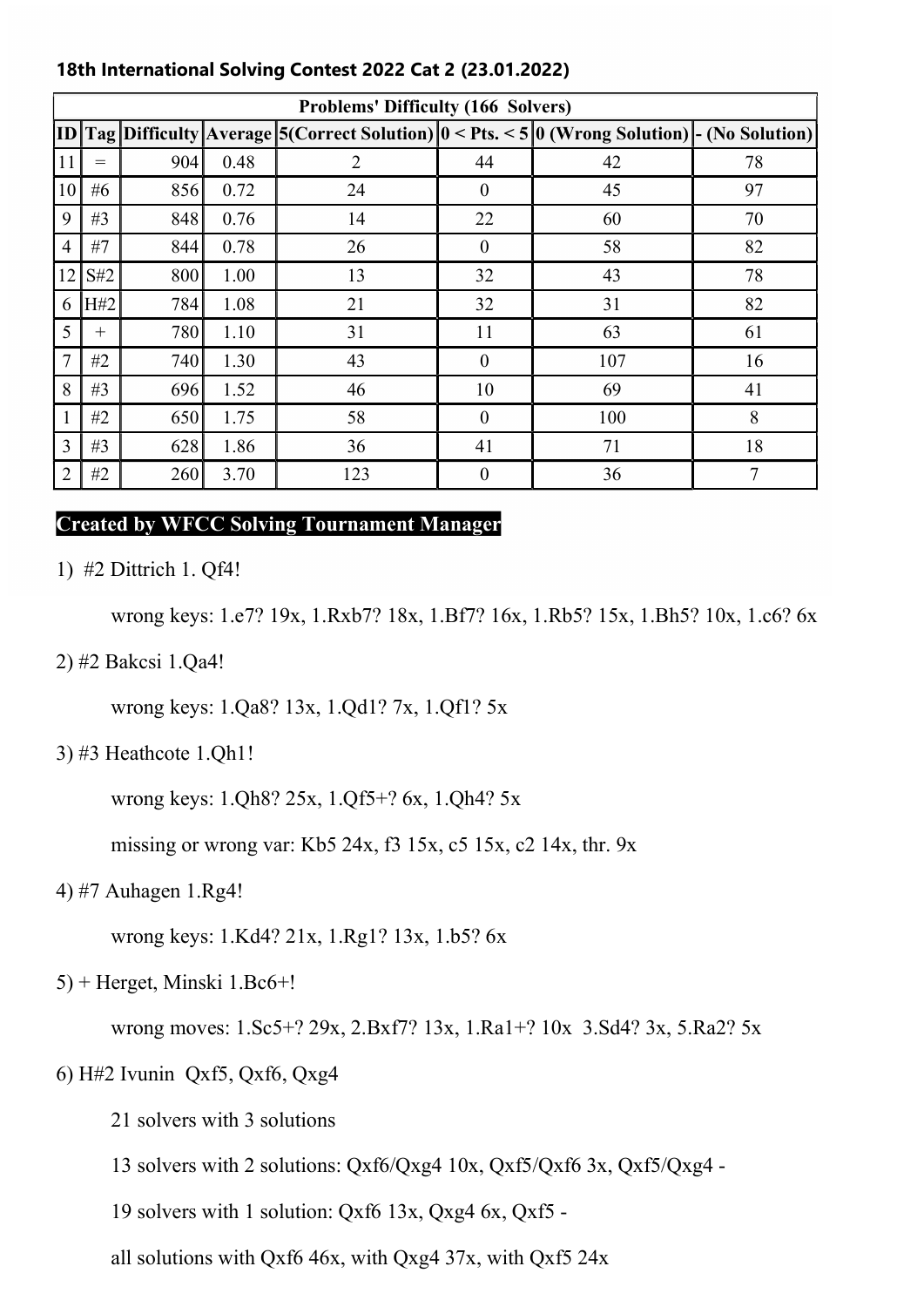7) #2 Brügge 1.Bg3!

 wrong keys: 1.Se7? 19x, 1.Rxa4? 14x, 1.Bd4? 9x, 1.Bf4? 8x, 1.Bxd6? 7x, 1.Sxb4? 6x 8) #3 Krieger 1.Qc6!

 wrong keys: 1.Qc4? 11x, 1.Qe6? 11x, 1.Qa4? 9x, 1.Qd3? 7x, 1.Kf1? 6x, 1.Qg6? 5x missing or wrong var.: Ke2 9x, Sf2 4x, Bf2 3x

9) #4 Petite 1.bxa5!

 wrong keys: 1.Sb6? 13x, 1.Rb5? 7x, 1.Rxh4? 5x, 1.Sdf4? 4x, 1.Rxd3? 4x missing or wrong var: Qxd4 17x, Rxd4 15x, Bxc5 10x, Rxc5 9x, thr. 3x

10) #6 Zucker 1. Bc8!

wrong moves: 1.Bg4? 6x, 1,Se3+? 4x, 1.Sf4+? 4x, 1...c1S? 5x, 4.Bd1? 5x

11) = Nadareishvili 1.Rd4!

wrong moves: 1.Rf6+? 39x, 1…d1Q? 23x, 2.Rxd2? 5x, 3…Bxd2? 7x

12) S#2 Szwedowski 1.Qb3!

wrong keys: 1.Qa2? 11x, 1.Sxg2? 6x, 1.Qb4? 5x

missing or wrong var: Qe4 27x, Rxe1 13x, Qa8 13x, thr. 5x, B $\sim$  1x